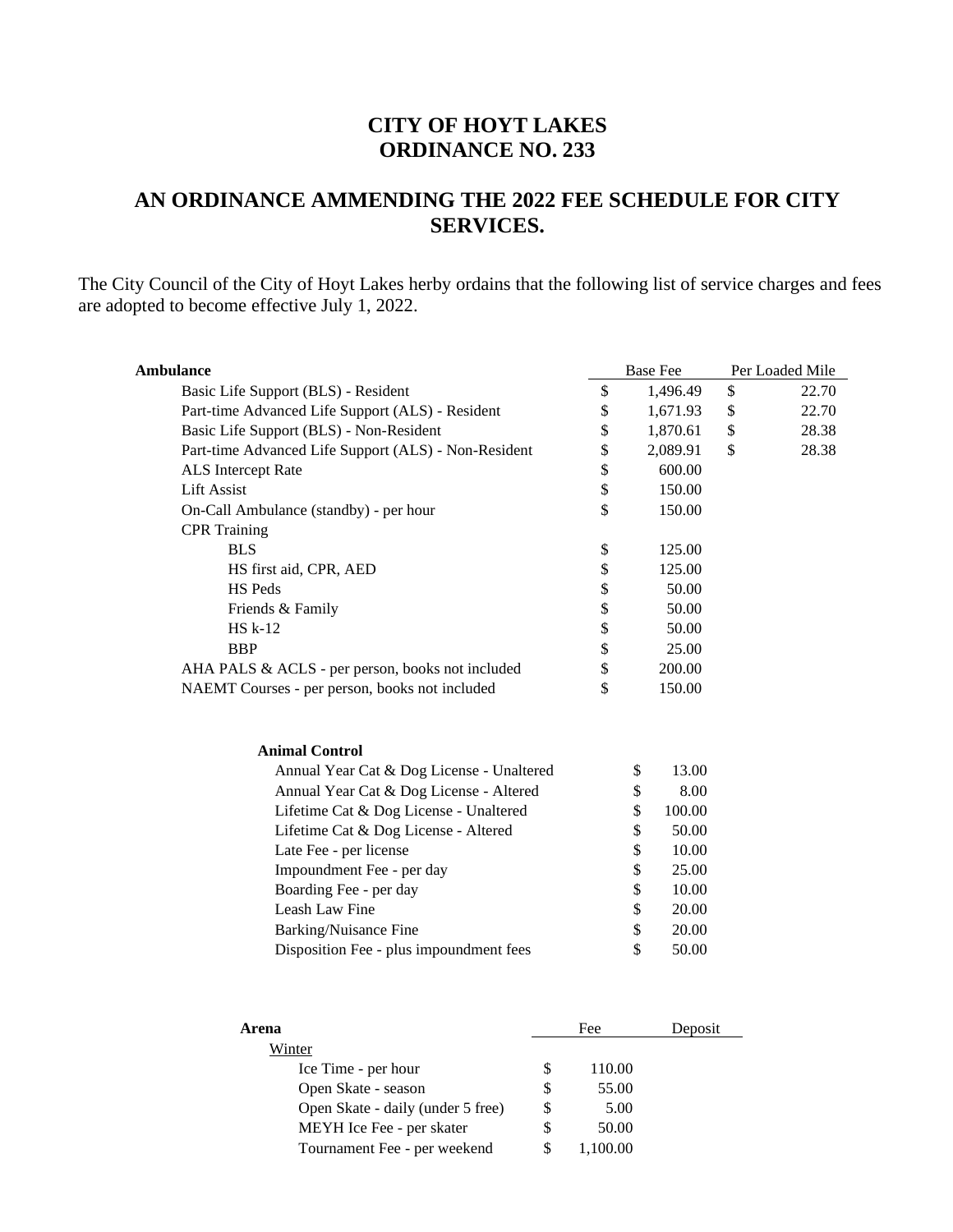| No-Check Hockey - daily       | \$ | 10.00  |              |
|-------------------------------|----|--------|--------------|
| No-Check Hockey - season      | \$ | 110.00 |              |
|                               |    |        |              |
| Summer                        |    |        |              |
| Main Arena - per day          | \$ | 650.00 | \$<br>350.00 |
|                               |    |        |              |
| Year-Round                    |    |        |              |
| Meeting Room - per meeting    | \$ | 20.00  |              |
| Meeting Room - private use    | S  | 60.00  |              |
| Multipurpose Room - per day   | \$ | 500.00 | \$<br>200.00 |
| Multipurpose Room - $501(c)3$ | S  | 60.00  | \$<br>200.00 |
| Message Board - per day       | \$ | 5.00   |              |
| Ice - per bag                 | \$ | 3.00   |              |
| Pickleball - per day          | S  | 5.00   |              |
| Pickleball - per year         | \$ | 50.00  |              |
| Liquor License Use Fee        |    | 150.00 |              |
|                               |    |        |              |

| Cemetery                                 |    | Resident  | Non-Resident   |
|------------------------------------------|----|-----------|----------------|
| Grave Lot                                | S  | 250.00    | \$<br>500.00   |
| Columbarium                              | \$ | 1,000.00  | \$<br>1,000.00 |
|                                          |    | May - Nov | Dec - April    |
| Opening $& Classing$                     |    |           |                |
| <b>Cremains</b>                          | \$ | 300.00    | \$<br>400.00   |
| Casket                                   | \$ | 500.00    | \$<br>600.00   |
| Weekend/Call-out                         | \$ | 300.00    | \$<br>300.00   |
|                                          |    |           |                |
| City Placement of Grave Saver            | \$ | 125.00    |                |
| City Placement of Veteran Marker         | \$ | 175.00    |                |
| <b>City Placement of Concrete Border</b> | \$ | 200.00    |                |

| <b>Community Building</b>           | Fee         | Deposit      |
|-------------------------------------|-------------|--------------|
| Upper Level                         |             |              |
| Per Day                             | \$125.00    | 100.00<br>S. |
| Meeting Only - per hour             | \$25.00     |              |
|                                     |             |              |
| Lower Level                         |             |              |
| Per Day                             | \$75.00     | S.<br>100.00 |
|                                     |             |              |
| $\frac{501(c)}{3}$ Use - per level  |             |              |
| One Time*                           | \$<br>5.00  |              |
| Up to 10 uses per calendar year $*$ | \$<br>10.00 |              |
| Up to 25 uses per calendar year*    | 25.00<br>\$ |              |
| Up to 50 uses per calendar year*    | 50.00       |              |
| Event - per day                     | 60.00       | 100.00<br>S. |
| *excludes events                    |             |              |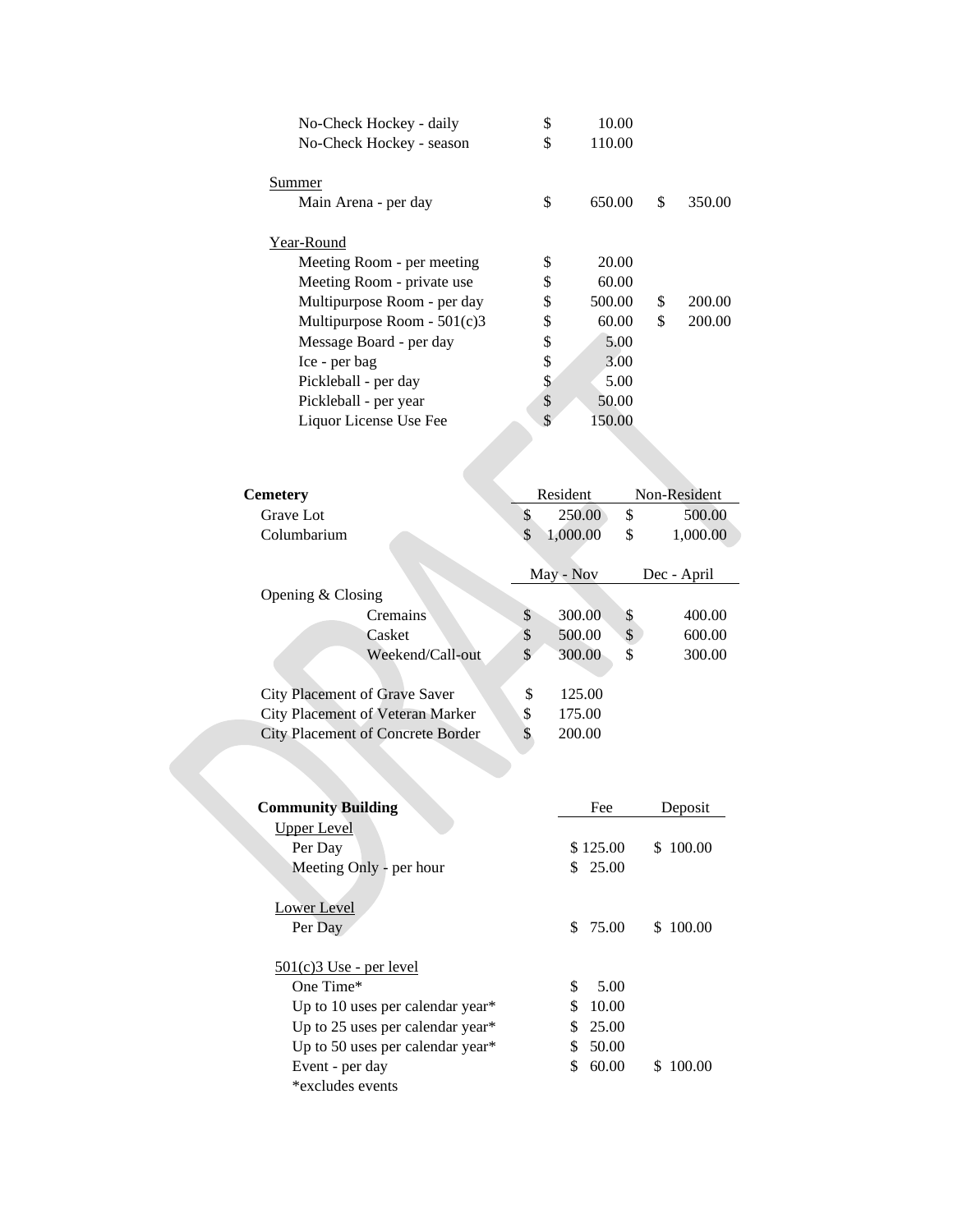| Fisherman's Point               |        | <b>Site</b> |        | Electric    |              | Ldg Tax | Sales Tax  | Total        |
|---------------------------------|--------|-------------|--------|-------------|--------------|---------|------------|--------------|
| <b>Campsites</b>                |        |             |        |             |              |         |            |              |
| Lake Access                     | \$     | 26.95       | \$     | 5.25        | \$           | 0.80    | \$<br>2.00 | \$<br>35.00  |
| <b>Non-Lake Access</b>          | \$     | 19.25       | \$     | 3.75        | \$           | 0.58    | \$<br>1.42 | \$<br>25.00  |
| Non-Electric (49)               | \$     | 13.00       |        |             | \$           | 0.41    | \$<br>1.00 | \$<br>14.41  |
| Group Sites (14 A&B and 20 A&B) | \$     | 53.90       | \$     | 10.50       | \$           | 1.60    | \$<br>4.00 | \$<br>70.00  |
| Pet Fee (per pet per stay)      |        |             |        |             |              |         |            | \$<br>10.00  |
| <b>Off-Season Sites</b>         | \$     | 9.62        | \$     | 1.88        | $\mathbb{S}$ | 0.29    | \$<br>0.71 | \$<br>12.50  |
| <b>Shelter Reservation</b>      |        |             |        |             |              |         |            | \$<br>30.00  |
| <b>Seasonal</b>                 |        |             |        |             |              |         |            |              |
| Lake Access                     |        | \$2,200.00  | \$     | 400.00      |              |         |            | \$2,600.00   |
| Non-Lake Access                 |        | \$1,775.00  | \$     | 325.00      |              |         |            | \$2,100.00   |
| Pet Deposit (per pet)           |        |             |        |             |              |         |            | \$<br>100.00 |
| Other                           | Repair |             |        | Replacement |              |         |            |              |
| <b>Electrical Pedestal</b>      | \$     | 250.00      | \$     | 500.00      |              |         |            |              |
| Fire Ring                       |        |             | \$     | 250.00      |              |         |            |              |
| Picnic Table                    | \$     | 300.00      | \$     | 750.00      |              |         |            |              |
| Landscaping                     | \$     | 250.00      | $\$\,$ | 500.00      |              |         |            |              |
| Picnic Shelter                  | \$     | 250.00      | \$     | 500.00      |              |         |            |              |

\*amounts above are not maximums, but minimum charges.

Actual damages assessed may be higher in value.

| Golf                                  | Ticket       | Tax         | Total        |
|---------------------------------------|--------------|-------------|--------------|
| <b>Season Tickets</b>                 |              |             |              |
| Full Season Individual (22-61 yr)     | \$<br>307.33 | \$<br>22.67 | \$<br>330.00 |
| 1/2 Season Individual (22-61 yr)      | \$<br>181.60 | \$<br>13.40 | \$<br>195.00 |
| Full Season Senior Citizen (62 yr +)  | \$<br>274.73 | \$<br>20.27 | \$<br>295.00 |
| $1/2$ Season Senior Citizen (62 yr +) | \$<br>162.98 | \$<br>12.02 | \$<br>175.00 |
| <b>Spouses</b>                        | \$<br>502.91 | \$<br>37.09 | \$<br>540.00 |
| Full Season Students (18-21 yr)       | \$<br>172.29 | \$<br>12.71 | \$<br>185.00 |
| 1/2 Season Students (18-21 yr)        | \$<br>93.13  | \$<br>6.87  | \$<br>100.00 |
| Junior (under 18 yr)                  | \$<br>83.82  | \$<br>6.18  | \$<br>90.00  |
| Full Season Family (juniors included) | \$<br>586.73 | \$<br>43.27 | \$<br>630.00 |
| 1/2 Season Family (juniors included)  | \$<br>307.33 | \$<br>22.67 | \$<br>330.00 |
| Golf Team                             | \$<br>74.51  | \$<br>5.49  | \$<br>80.00  |
| New Member Rate                       |              |             | \$<br>200.00 |
| Green Fee                             |              |             |              |
| 9 holes                               | \$<br>18.63  | \$<br>1.37  | \$<br>20.00  |
| 18 holes                              | \$<br>24.21  | \$<br>1.79  | \$<br>26.00  |
| 9 holes - Junior (under 16 yr)        | \$<br>9.31   | \$<br>0.69  | \$<br>10.00  |
| 18 holes - Junior (under 16 yr)       | \$<br>13.04  | \$<br>0.96  | \$<br>14.00  |
| Wild North - 9 holes                  |              |             | \$<br>10.00  |
| Wild North - 18 holes                 |              |             | \$<br>13.00  |
| Golf Cart Rental (per rider)          |              |             |              |
| 9 holes                               | \$<br>8.38   | \$<br>0.62  | \$<br>9.00   |
| 18 holes                              | \$<br>13.04  | \$<br>0.96  | \$<br>14.00  |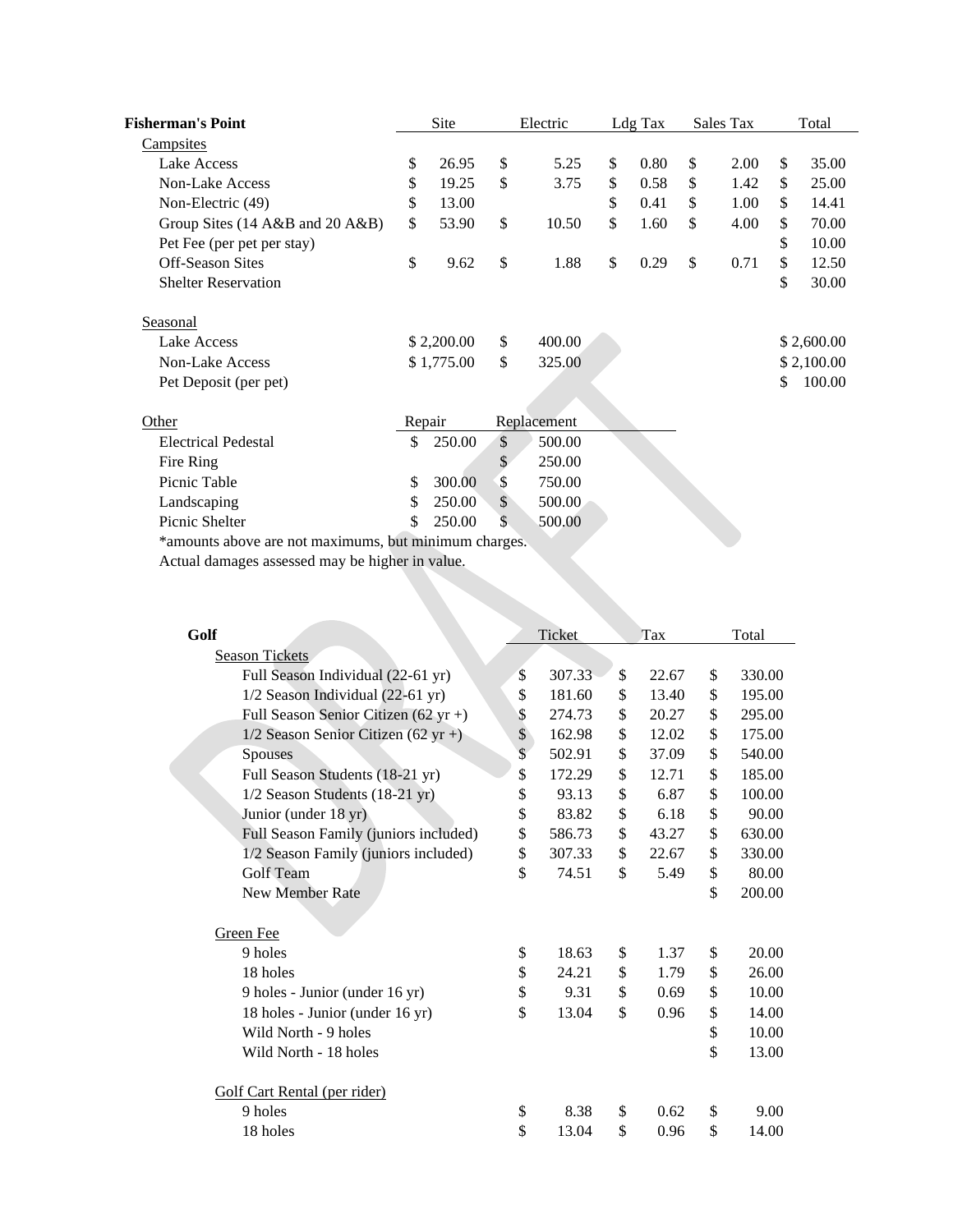| Practice Range             |              |    |       |              |
|----------------------------|--------------|----|-------|--------------|
| Per Bucket                 | \$<br>2.79   | \$ | 0.21  | \$<br>3.00   |
| Other                      |              |    |       |              |
| <b>Tournament Fee</b>      | \$<br>18.63  | \$ | 1.37  | \$<br>20.00  |
| League Fee                 | \$<br>13.97  | \$ | 1.03  | \$<br>15.00  |
| Clubhouse Use              | \$<br>27.94  | \$ | 2.06  | \$<br>30.00  |
| Clubhouse Bar Lease        | \$<br>296.36 | \$ | 18.64 | \$<br>315.00 |
| Golf Cart Storage          |              |    |       |              |
| Electric                   | \$<br>204.89 | S  | 15.11 | \$<br>220.00 |
| Gas                        | \$<br>186.26 | \$ | 13.74 | \$<br>200.00 |
| Cart Trail Fee - per day   | \$<br>7.45   | \$ | 0.55  | \$<br>8.00   |
| Season Cart Fee - per year | \$<br>69.85  | \$ | 5.15  | \$<br>75.00  |
| Cart Trailer Storage Fee   | \$<br>79.16  | \$ | 5.84  | \$<br>85.00  |

| Library                                  |           |      |
|------------------------------------------|-----------|------|
| Computer Printing - per page             |           |      |
| Text only                                | \$        | 0.25 |
| Black & White pictures                   | \$        | 0.50 |
| Color pictures                           | \$        | 1.00 |
| Color photos (bring own photo            |           |      |
| paper)                                   | \$        | 1.00 |
| Photocopies - per page                   |           |      |
| Letter                                   | \$        | 0.25 |
| Legal                                    | \$        | 0.30 |
| Faxes                                    |           |      |
| Receiving                                | \$        | 0.25 |
| Resumes & toll-free/local numbers        | No Charge |      |
| Sending                                  | \$        | 0.50 |
| <b>Book Covering</b>                     |           |      |
| per book                                 | \$        | 2.00 |
| Fines                                    |           |      |
| DVDs - each, per day                     | \$        | 0.25 |
|                                          |           |      |
| <b>Miscellaneous</b>                     |           |      |
| \$<br><b>Data Request Copies</b>         | 0.25      |      |
| *no public copies available at City Hall |           |      |

| <b>Data Request Copies</b>               |    |          |          |
|------------------------------------------|----|----------|----------|
| *no public copies available at City Hall |    |          |          |
| Not Sufficient Funds (NSF) Fee           | \$ | 35.00    |          |
| <b>Assessment Searches</b>               | \$ | 25.00    |          |
| Recreation - Softball League             | \$ | 200.00   | per team |
| Recreation - Softball Field Lighted      | \$ | 100.00   | per day  |
| Recreation - Softball Field 3-Field      | \$ | 150.00   | per day  |
| Special Event Permit                     | \$ | 25.00    |          |
| Liquor License Fee - Annual              |    |          |          |
| On-Sale                                  | S  | 1,000.00 |          |
| Off-Sale                                 | \$ | 100.00   |          |
| Special Club                             | \$ | 100.00   |          |
| Sunday                                   | \$ | 100.00   |          |
|                                          |    |          |          |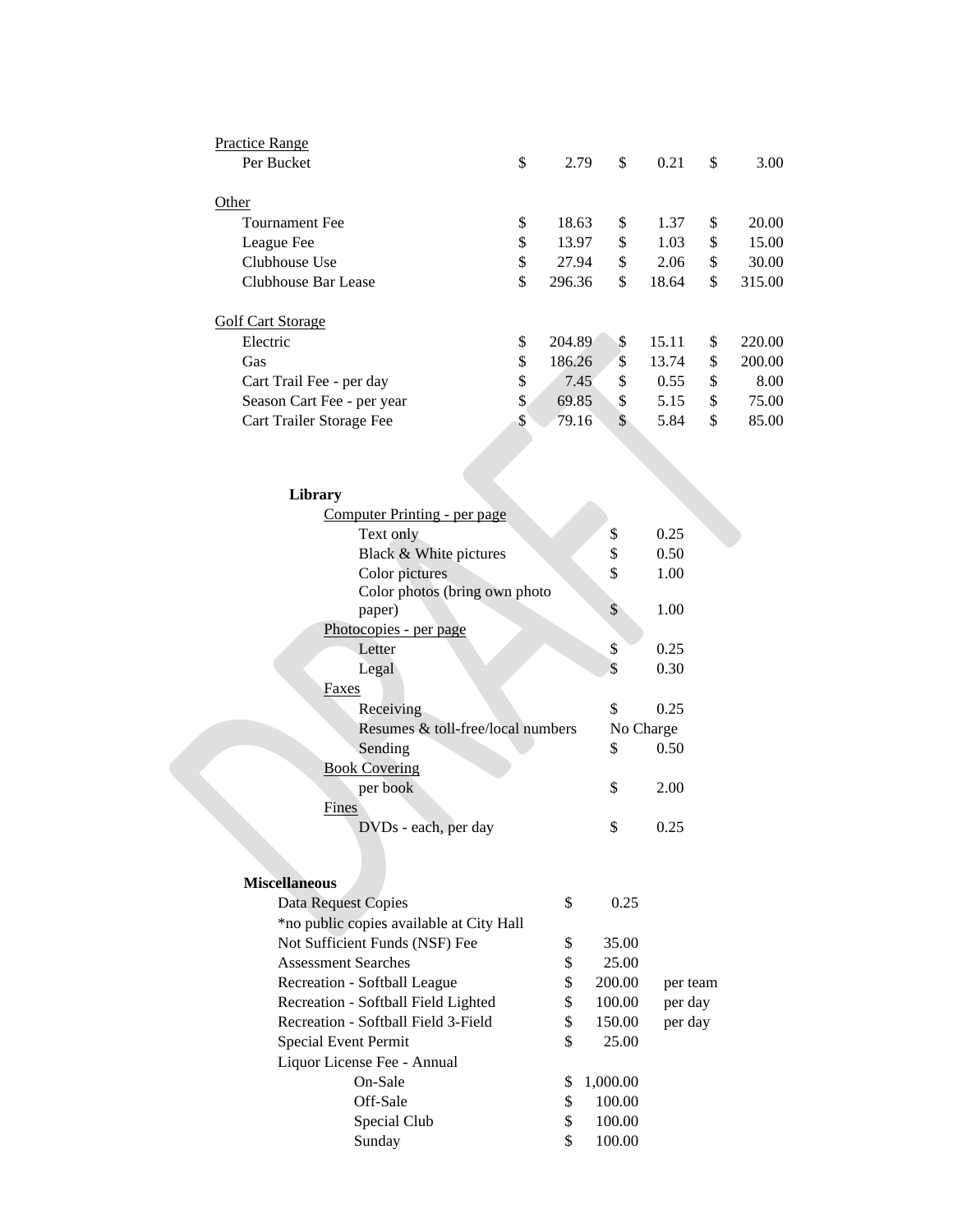| On-Sale 3.2% Malt Liquor    | S. | 100.00 |
|-----------------------------|----|--------|
| Off-Sale 3.2% Malt Liquor   | S. | 100.00 |
| On-Sale Wine                | S. | 100.00 |
| Liquor License Transfer Fee | S. | 100.00 |

## **Public Works**

| S. | 20.00                               |
|----|-------------------------------------|
| S. | 15.00                               |
| S. | 150.00                              |
|    | Concrete Disposal (permit required) |

## **Utilities**

| Residential                                                  |                         |                           |  |
|--------------------------------------------------------------|-------------------------|---------------------------|--|
| Water                                                        | \$                      | 39.00                     |  |
| Sewer                                                        | \$                      | 55.00                     |  |
| <b>Storm Sewer</b>                                           | \$                      | 8.00                      |  |
| Sanitation                                                   | \$                      | 20.00                     |  |
| Sanitation Bags - Large                                      | \$                      | 1.00                      |  |
| Sanitation Bags - Small                                      | \$                      | 0.50                      |  |
| Commercial                                                   |                         |                           |  |
| Water - per 1,000 gal (\$73.32 minimum)                      | \$                      | 3.27                      |  |
| Sewer - per 1,000 gal water (\$138.35 minimum)<br>$*$ or $*$ | $\overline{\mathbb{S}}$ | 5.35                      |  |
| Sewer - industrial usage based on lift station gal           | $\mathsf{\$}$           | 5.35                      |  |
| Bulk Water - per 1,000 gal (\$50.00 minimum)                 | \$                      | 4.27                      |  |
| <b>Storm Sewer</b>                                           | \$                      | 8.00                      |  |
|                                                              |                         | Contractor fee multiplied |  |
| Sanitation                                                   | by                      |                           |  |
|                                                              |                         | 2, plus 16% sales tax     |  |
| Other                                                        |                         |                           |  |
| <b>Billing Change Fee</b>                                    | \$                      | 10.00                     |  |
| Connection Fee - May 1 to October 31                         | \$                      | 70.00                     |  |
| Disconnection Fee - May 1 to October 31                      | \$                      | 70.00                     |  |
| Connection Fee - November 1 to April 30                      | \$                      | 140.00                    |  |
| Disconnection Fee - November 1 to April 30                   | \$                      | 140.00                    |  |
| Sludge Removal - per hour                                    | \$                      | 80.00                     |  |
| Septage Charge - per 1,000 gal                               | \$                      | 40.00                     |  |
| Late Fee                                                     | 10% of past due balance |                           |  |
| Unoccupied / Water Off Bills                                 |                         |                           |  |
| <b>Residential Water</b>                                     | \$                      | 19.50                     |  |
| <b>Residential Sewer</b>                                     | \$                      | 27.50                     |  |
| <b>Residential Storm Sewer</b>                               | \$                      | 8.00                      |  |
| <b>Residential Sanitation</b>                                | \$                      | 20.00                     |  |
| <b>Commercial Water</b>                                      | \$                      | 36.66                     |  |
| <b>Commercial Sewer</b>                                      | \$                      | 69.18                     |  |